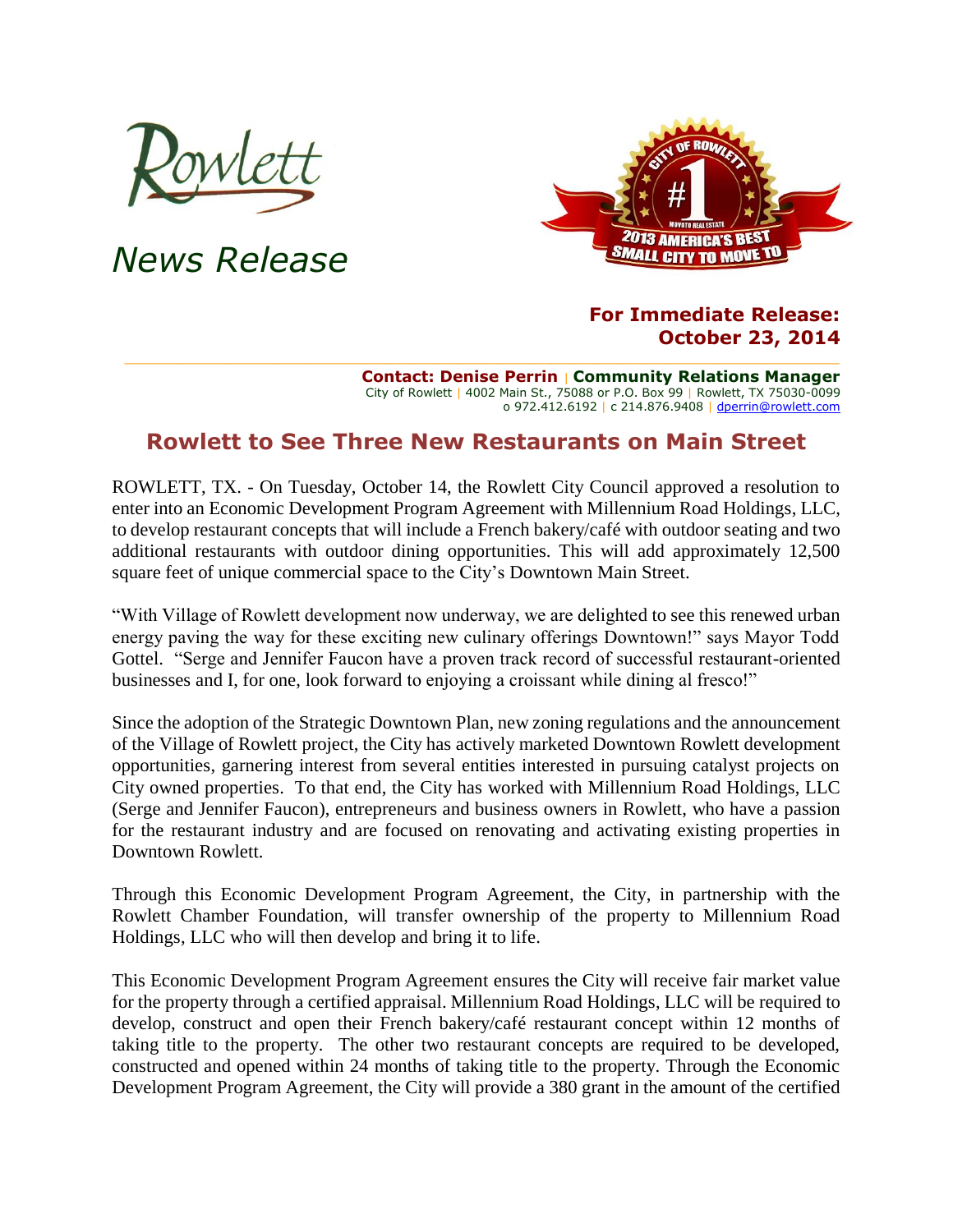appraised value of the property to Millennium Road Holdings, LLC upon their private investment of no less than \$850,000 in improvements.

## *About Millennium Road Holdings, LLC*

Rowlett residents from 2000-2009, Serge and Jennifer Faucon have a vested interest in the revitalization of Downtown Rowlett. The Village of Rowlett development announcement focused their attention on Downtown, where they acquired the former Big Star Burger property on Main Street and leased it to El Centro Mexican Restaurant. The Faucons also founded two other businesses in Rowlett, ABC Restaurant Equipment in 2002 and Advanced Auction Company in 2007.

Before the Faucons started ABC Restaurant Equipment, Serge was Executive Chef for La Madeleine restaurants. He was responsible for 11 production facilities serving 62 restaurants, producing over \$126 million in annual sales; managed 11 General Managers and 26 managers, and developed culinary training for La Madeleine chefs and associates.

"The Mayor, the City Council, the Economic Development Department and so many others in the city have worked so hard to bring the vision of Realize Rowlett 2020 to life. We are very excited to be a part of re-energizing Rowlett's downtown area. We want to create something that will make downtown a unique destination." says the Faucons. "Rowlett has a wonderful opportunity to reinvent this area into a vibrant, mixed use space….a thriving urban village with a home town feeling right in the heart of the city. The French bakery is obviously very close to our hearts, and we want to share that artisan authenticity with our friends and neighbors in Rowlett."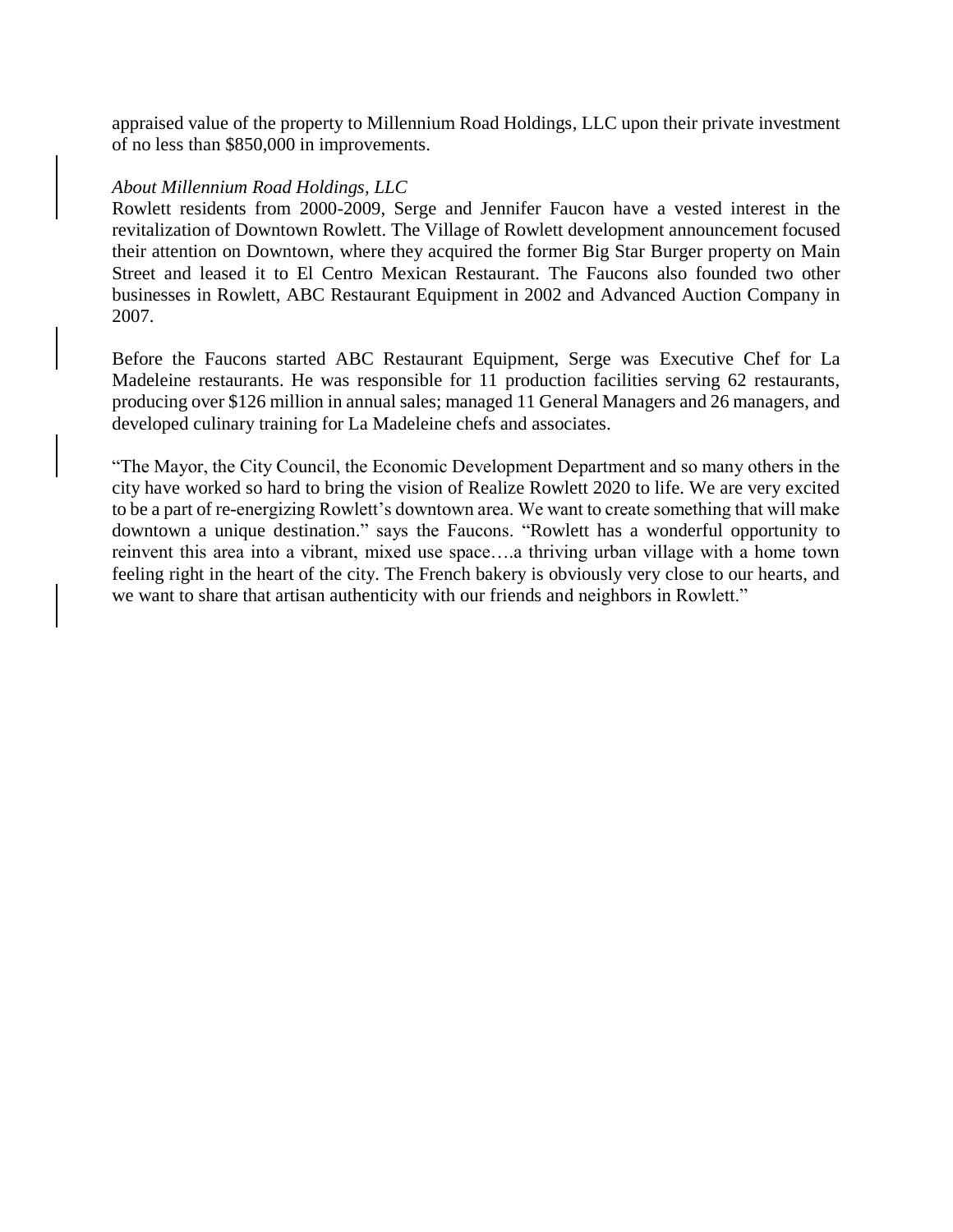## *3913, 4011-4025 Main Street Site Plan*

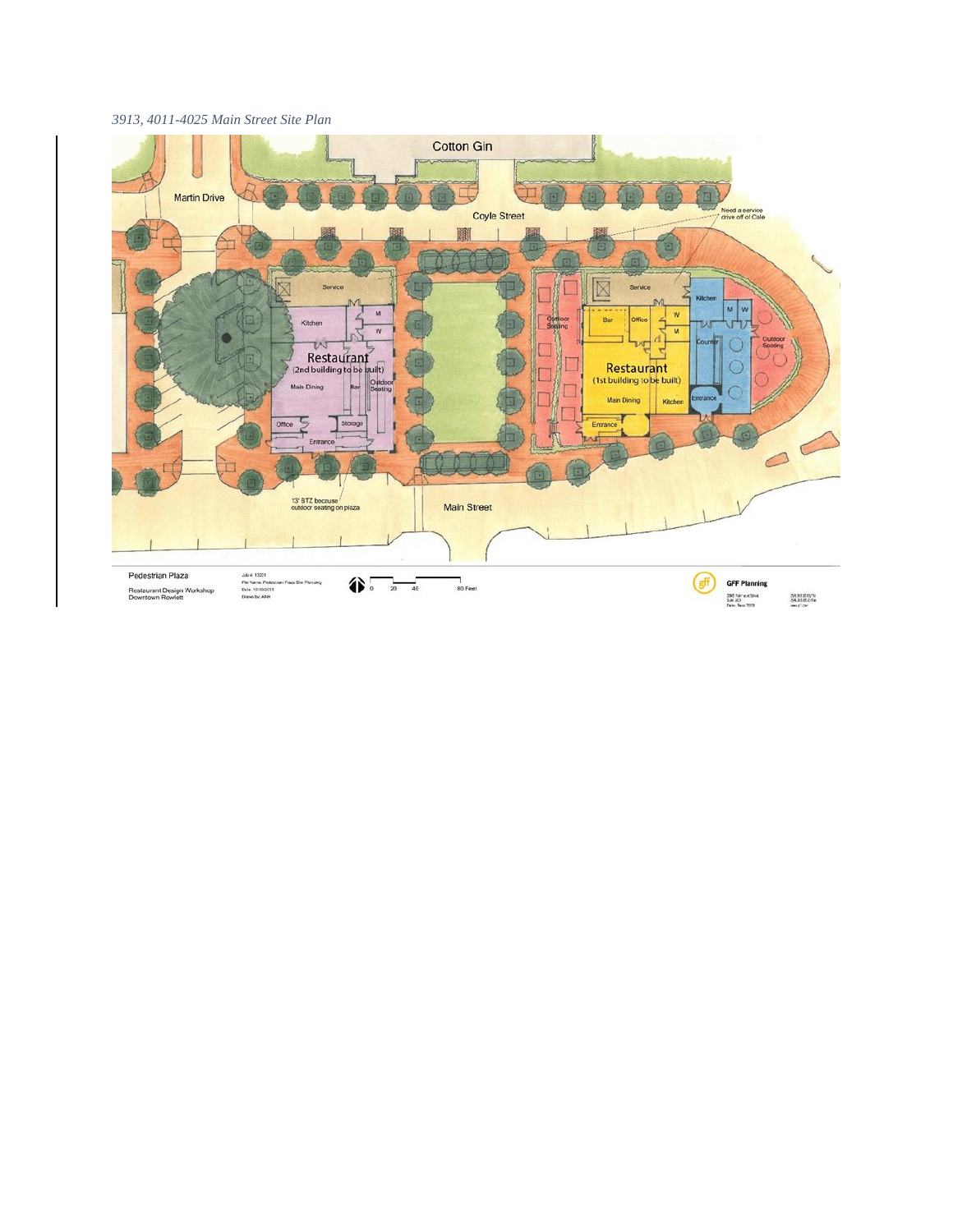